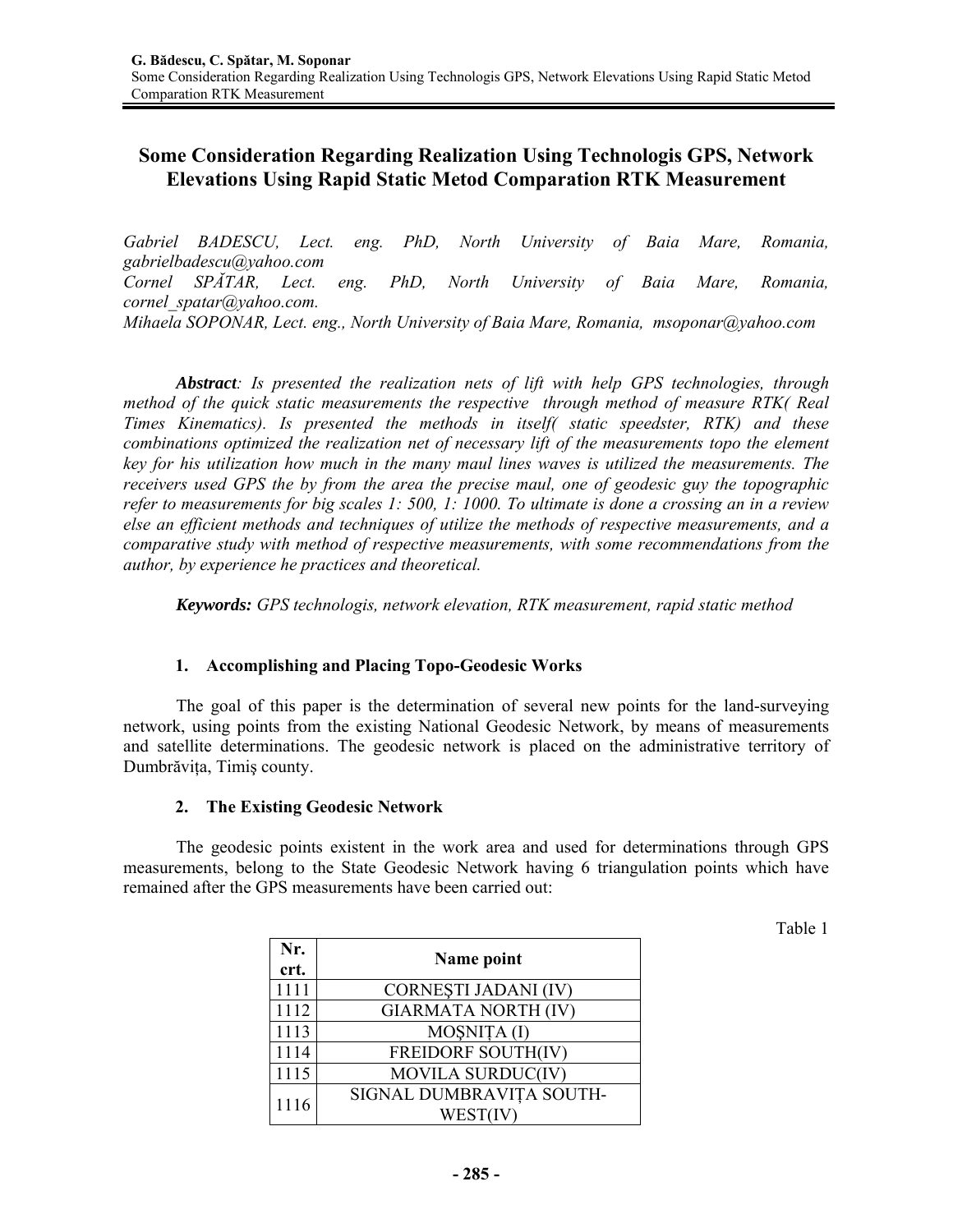## **3. Reference Documents: In what basis are these measurements done?**

## **3.1. The Works' Technic Execution Project**

The technic project, made on a 1 : 25000 scale map has been finalized after the field recognition of the existent state geodesic network's points. The 6 points in the geodesic network have been spatially determined by means of satellite methods. 111 points have been projected for the surveying network, numbered according to the beneficiary's requests.

The following things have benn taken into consideration when chosing the location of the points:

- the new points should be placed near easy accessible roads during the whole year;
- the points will be placed close to the objectives that will be surveyed, considering the fact that plenty of houses, residential neighbourhoods, access roads and so on will be built in this area;
- to avoid material obstacles, high voltage posts or electric transformation stations close to the receivers (elevation angle  $> 15^{\text{G}}$ )
- preserving the points on long term.

## **3.2. Materialization of the Geodesic Network Thickening Points**

The materialization of the new determined points by using GPS procedure for the surveying network has been done with FENO type landmarks according to the present legislation, also accepted by the beneficiary.

#### **3.3. The Apparatus Used for the Measurements**

The measurements were done with 4 LEICA SR20 L1 receivers and 2 Sokkia ISX 2700 RTK - L1,L2 type receivers, using the static and the RTK measurement procedures, for the points which have determined the polygone (the points in the national geodesic network – the 6 points) and the static and RTK measurement procedures, for the new points (the 111 points) determined from the respective point's surveying network.

#### **3.4. G.P.S. Measurements Achievement**

G.P.S. and GLONNAS measurements have been achieved during 26.09.2006 – 13.04.2007 by means of the static method with processing intervals of G.P.S signals chosen on 5 seconds, rapid static and RTK, for the new surveying points. The bases determined by the points where GPS receivers have been stabilized have lengths in between  $\sim$  20 m and 23 km.

The PDOP values are framed in the optimum limits  $1.5 - 4$ . During the measurements, on certain bases, the PDOP had bigger values due to the fact that it came across with other receivers' measurement period but on short periods  $(5 \text{ min})$ , or due to the "bad" configuration of the satellites, these bases being eliminated from the processing. The number of the observed satellites varied between 5 and 15.

#### **3.5. GPS Measurements Estimation and Compensation**

The acquisition of GPS measurement data, the estimation and the compensation of the thickening geodesic network have been achieved by means of LEICA Geo Office 6.0 soft.

The accuracy imposed for the processing of this data is of  $5cm +/2$  2ppm. The points in the surveying network have a lower accuracy than the imposed one which in the field areas must reach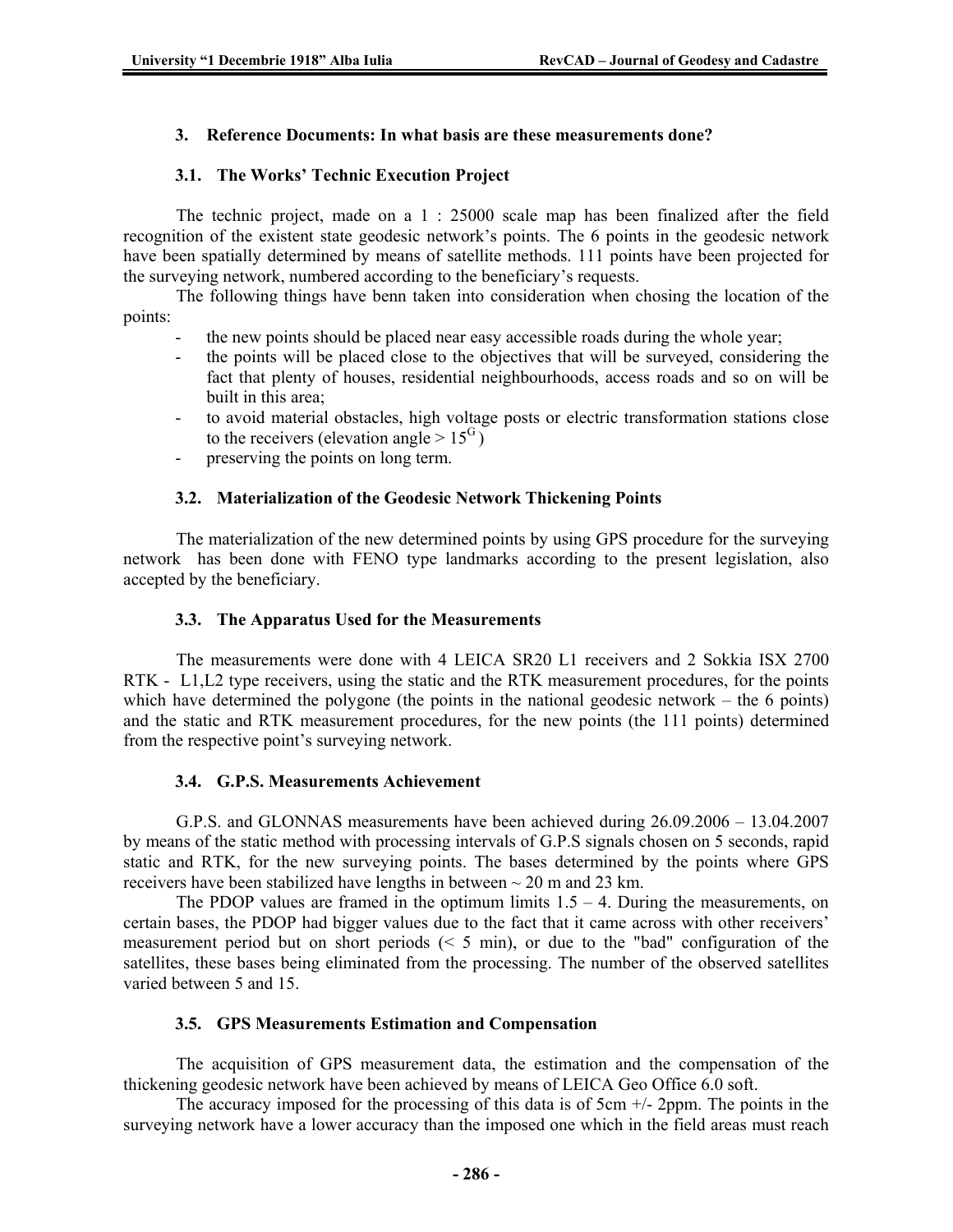a maximum of  $\pm$  20 cm and there have been determined from minimum three vectors. The following standard values for the base determination deviation have been assessed after data processing by means of LEICA Geo Office 6.0 soft:

# *dx=12 mm, dy=12 mm dz=15 mm for the surveying network*

The accuracy obtained after the processing and the compensation of new points determined by means of GPS technology, the Rapid Static procedure, extracted from the achieved measurements:

|               |            |            |         |       |       |       | Table 2 |
|---------------|------------|------------|---------|-------|-------|-------|---------|
| Name<br>point | X[m]       | Y[m]       | Z[m]    | mx[m] | my[m] | mz[m] |         |
| 1111          | 496087.547 | 205922.917 | 128.366 | 0.003 | 0.000 | 0.010 |         |
| 1112          | 490596.135 | 213989.576 | 142.877 | 0.005 | 0.001 | 0.012 |         |
| 1113          | 477465.010 | 215854.540 | 96.752  | 0.005 | 0.008 | 0.008 |         |
| 1114          | 474890.373 | 202127.378 | 86.492  | 0.011 | 0.009 | 0.013 |         |
| 1115          | 493852.768 | 202360.266 | 112.896 | 0.008 | 0.011 | 0.015 |         |
| 1116          | 484213.451 | 206957.183 | 94.422  | 0.002 | 0.012 | 0.014 |         |
| 1680          | 485635.144 | 205069.474 | 91.046  | 0.003 | 0.009 | 0.007 |         |
| 28000         | 485603.700 | 205614.938 | 94.316  | 0.001 | 0.005 | 0.005 |         |
| 1010          | 485137.808 | 210606.474 | 101.436 | 0.008 | 0.006 | 0.002 |         |
| 1080          | 484980.825 | 211516.648 | 102.706 | 0.007 | 0.008 | 0.012 |         |
| 1200          | 485115.566 | 211561.465 | 102.270 | 0.011 | 0.006 | 0.009 |         |
| 1210          | 485203.930 | 211598.105 | 102.723 | 0.012 | 0.004 | 0.012 |         |
| 1220          | 485292.863 | 211659.220 | 103.002 | 0.001 | 0.005 | 0.007 |         |
| 1230          | 485392.702 | 211693.384 | 103.340 | 0.008 | 0.012 | 0.005 |         |
| 1240          | 485473.813 | 211724.190 | 103.329 | 0.005 | 0.007 | 0.008 |         |

The accuracy obtained after the processing and the compensation of new points determined by means of GPS technology, the RTK procedure, extracted from the achieved measurements:

| Name<br>point | X[m]       | Y[m]       | Z[m]    | mx[m] | my[m] | mz[m] |
|---------------|------------|------------|---------|-------|-------|-------|
| 1111          | 496087.552 | 205922.912 | 128.369 | 0.020 | 0.000 | 0.012 |
| 1112          | 490596.143 | 213989.572 | 142.875 | 0.021 | 0.001 | 0.015 |
| 1113          | 477465.019 | 215854.547 | 96.753  | 0.011 | 0.000 | 0.009 |
| 1114          | 474890.362 | 202127.372 | 86.484  | 0.013 | 0.000 | 0.007 |
| 1115          | 493852.774 | 202360.268 | 112.886 | 0.009 | 0.000 | 0.011 |
| 1116          | 484213.439 | 206957.188 | 94.426  | 0.007 | 0.000 | 0.001 |
| 1680          | 485635.148 | 205069.482 | 91.052  | 0.013 | 0.001 | 0.012 |
| 28000         | 485603.718 | 205614.942 | 94.326  | 0.020 | 0.001 | 0.013 |
| 1010          | 485137.818 | 210606.478 | 101.429 | 0.009 | 0.001 | 0.006 |
| 1080          | 484980.829 | 211516.652 | 102.717 | 0.007 | 0.001 | 0.014 |
| 1200          | 485115.567 | 211561.460 | 102.279 | 0.015 | 0.001 | 0.021 |
| 1210          | 485203.936 | 211598.115 | 102.725 | 0.016 | 0.001 | 0.016 |
| 1220          | 485292.852 | 211659.228 | 103.012 | 0.017 | 0.001 | 0.012 |
| 1230          | 485392.723 | 211693.382 | 103.343 | 0.012 | 0.001 | 0.008 |
| 1240          | 485473.818 | 211724.196 | 103.335 | 0.009 | 0.000 | 0.004 |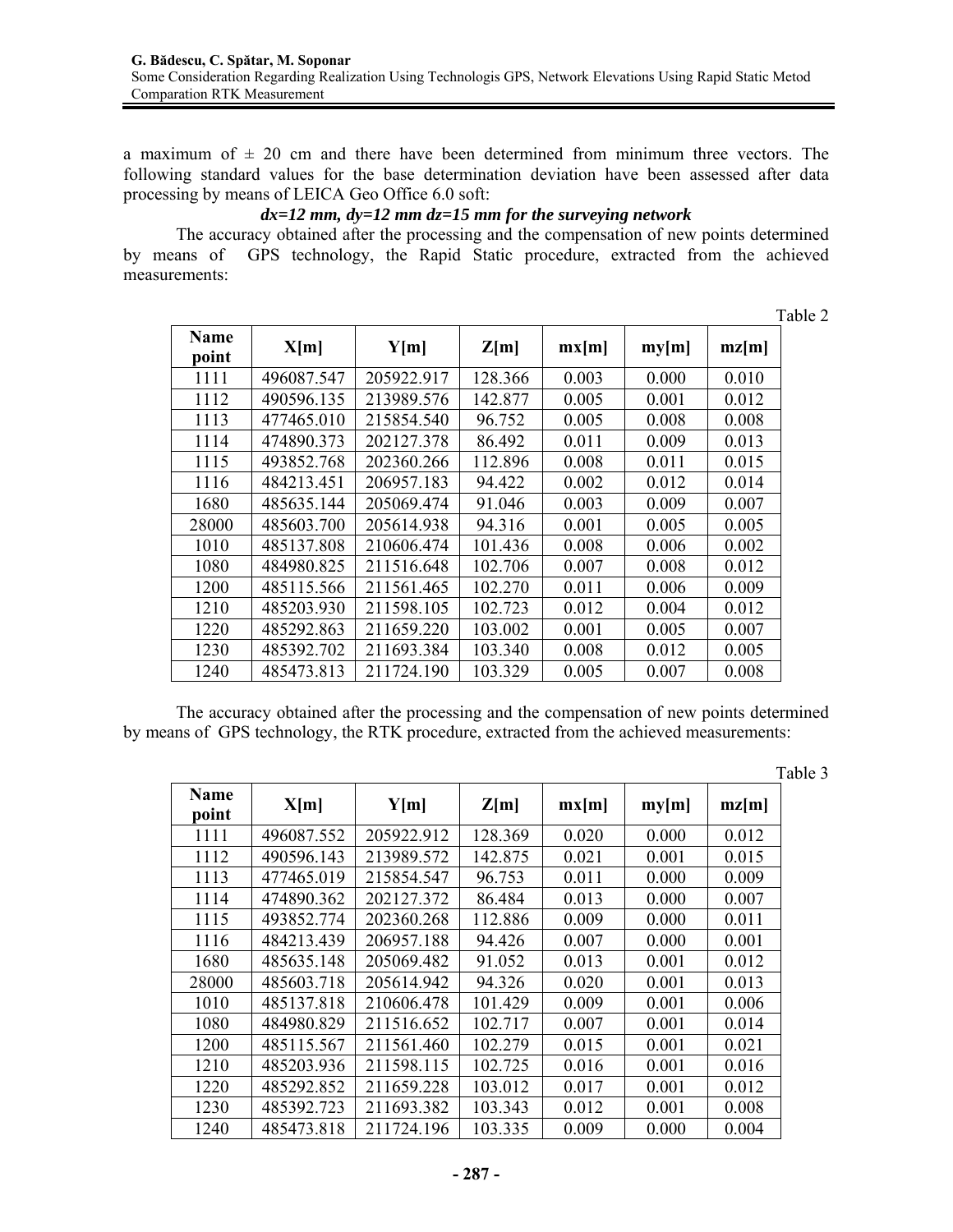The transcalculation of coordinates from the WGS '84 reference system in Stereografic'70 system has been achieved by means of Toposys 5.0. program, for the Rapid Static determined points.

The estimation of the conversion cooefficients has been achieved based on the common points chosen from the national geodesic network. This was chosen due to the fact that at the end of the transcalculation, a good global accuracy of the coordinates is being achieved. This conversion results in a file of X,Y,Z stereographic coordinates on Krasovski ellipsoid.

A spatial conversion has been achieved with 7 parameters (3 rotations, 3 translations and the scale factor). The estimation of the conversion coefficients has been done based on the common points chosen from the national geodesic network, also stated above. The resulted conversion parameters are:

- Spatial conversion with common points
- Coordinate differences in common points

| Nrp  | dX[m]    | dY[m]    | dZ[m]    |
|------|----------|----------|----------|
| 1111 | $-0.037$ | 0.021    | $-0.125$ |
| 1112 | $-0.065$ | 0.158    | 0.036    |
| 1113 | $-0.074$ | 0.026    | $-0.003$ |
| 1114 | 0.049    | 0.165    | $-0.026$ |
| 1115 | $-0.010$ | $-0.085$ | 0.103    |
| 1116 | 0.138    | $-0.284$ | 0.015    |

Average coordinate error

| mX[m] | mY[m] | mZ[m] |  |
|-------|-------|-------|--|
| 0.081 | 0.168 | 0 076 |  |

The 7 tridimensional conversion parameters

| $X0 =$<br>24.383    |
|---------------------|
| $Y0 =$<br>2.674     |
| $Z0 =$<br>$-0.019$  |
| $rX = 0.000002261$  |
| $rY = 0.000000986$  |
| $rZ = -0.000008049$ |
| $k = 0.999989252$   |

The backward process of transcalculation starts after the spatial conversion. Thus, from geocentric coordinates  $\equiv$  > geographic coordinates  $\equiv$  > stereographice  $\gamma$  coordinates, both for the points in the national geodesic network and for the points in the thickening network.

The points in the surveying network determined through satellite methods have been achieved with a 2-3 mm accuracy, the compensation being assessed as for a free network, and after the tridimensional conversion the conversion acuracy has been achieved, in fact the differences between the coordinates of the old points belonging to the National Geodesic Network and those of the same points determined by means of GPS technology.

Table 4

Table 6

Table 5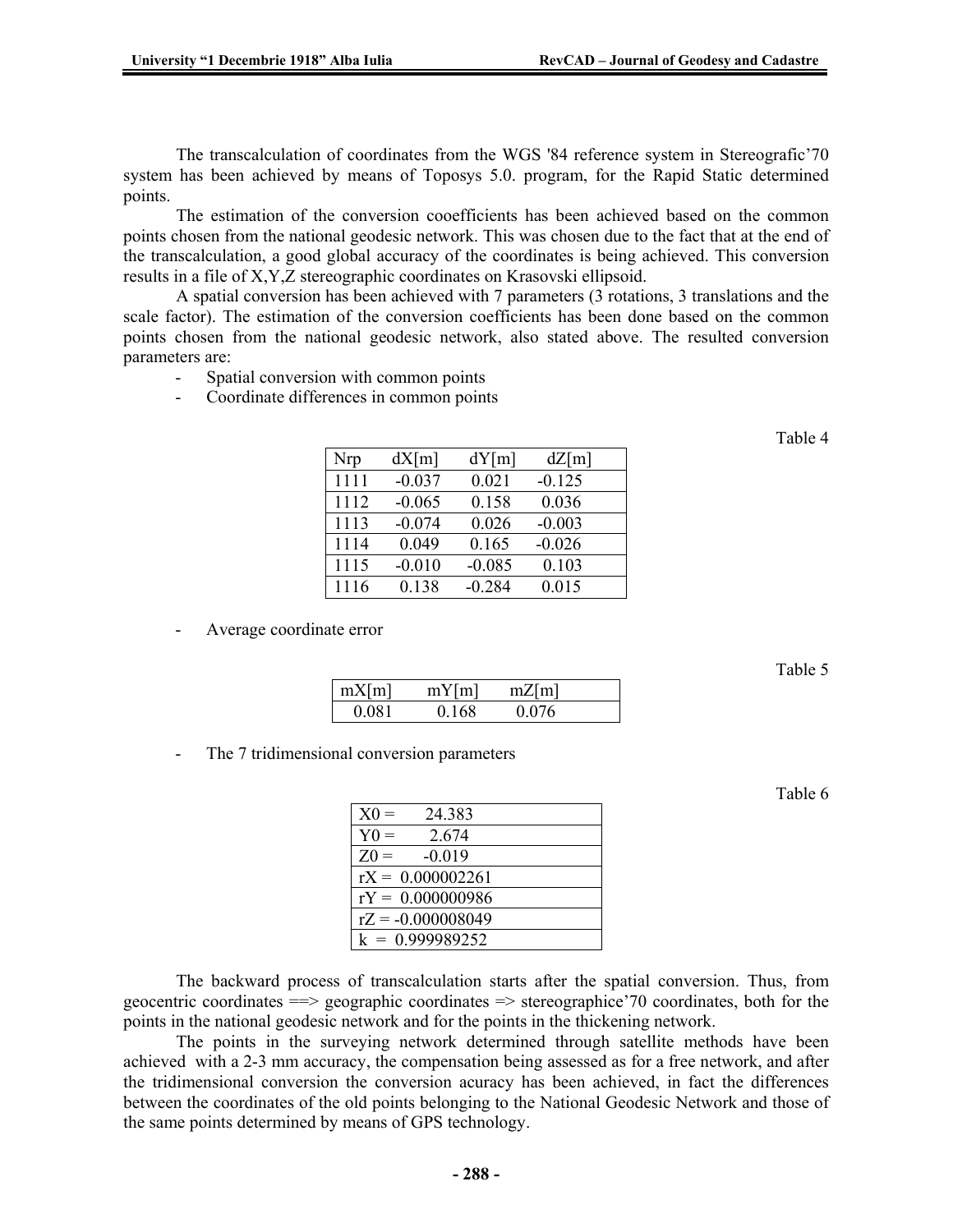# **3.6. The Accuracy of the Determinations after Measurements' Estimation and Compensation**

Based on the comparison between the stereographic 1970 triangulation points' coordinates and those resulting from the GPS determination of the same points, the conclusion is that the differences between the coordinates of the points determined by means of the triangulation method and those determined by means of the G.P.S method are good.

The differences between the coordinates of the points belonging to the national geodesic network determined by means of G.P.S measurements in case of spatial conversion are the following:

Table 7

| Nr.crt. | Name point            | $dX$ [m] | $dX$ [m] | $dZ$ [m] |
|---------|-----------------------|----------|----------|----------|
| 1111    | <b>CORNESTI-</b>      | $-0.037$ | 0.021    | $-0.125$ |
|         | <b>JADANI</b> (IV)    |          |          |          |
| 1112    | <b>GIARMATA NORTH</b> | $-0.065$ | 0.158    | 0.036    |
|         | (IV)                  |          |          |          |
| 1113    | MOȘNIȚA (I)           | $-0.074$ | 0.026    | $-0.003$ |
| 1114    | <b>FREIDORF</b>       | $-0.049$ | 0.165    | $-0.026$ |
|         | SOUTH(IV)             |          |          |          |
| 1115    | <b>MOVILA</b>         | $-0.010$ | $-0.085$ | 0.103    |
|         | SURDUC(IV)            |          |          |          |
| 1116    | <b>DUMBRAVITA</b>     | 0.138    | $-0.284$ | 0.015    |
|         | SOUTH-WEST(IV)        |          |          |          |

#### **4. Conclusions and recommedations**

From a technical geodesic and topographic point of view the accuracy imposed by the beneficiary and by the present technical legislation approved by A.N.C.P.I. is assured. The determined points from the surveying network can be used for this work and for future topographic measurements in the area.

GPS-GLONNAS measurements by means of RTK technology, compared to Rapid Static, are comparable when it comes to accuracy, but RTK measurement method is faster, with a necessary stop of maximum 30 seconds up to a minute, at distances under 10 km, and for the Rapid Static of minimum 4-5 minutes.

The use of the two methods combined will assure a greater productivity and an increased efficiency.

#### **5. Bibliography**

- *1. Badescu.G. The Actual Situation Regarding GPS Technology Used in Cadastre Elevations (LIFTS) – Essay 1st Master`s Dergree Bucharest, 2001;*
- *2. Badescu.G. Some Aspects of GPS technology Used in Cadastre Elevations Essay 2nd Master`s Degree Bucharest, 2002;*
- *3. Badescu.G. Some Contributions to yhe GPS Technology Used in Cadastre Elevations 3rd Essay Master`s Degree , Bucharest , 2002;*